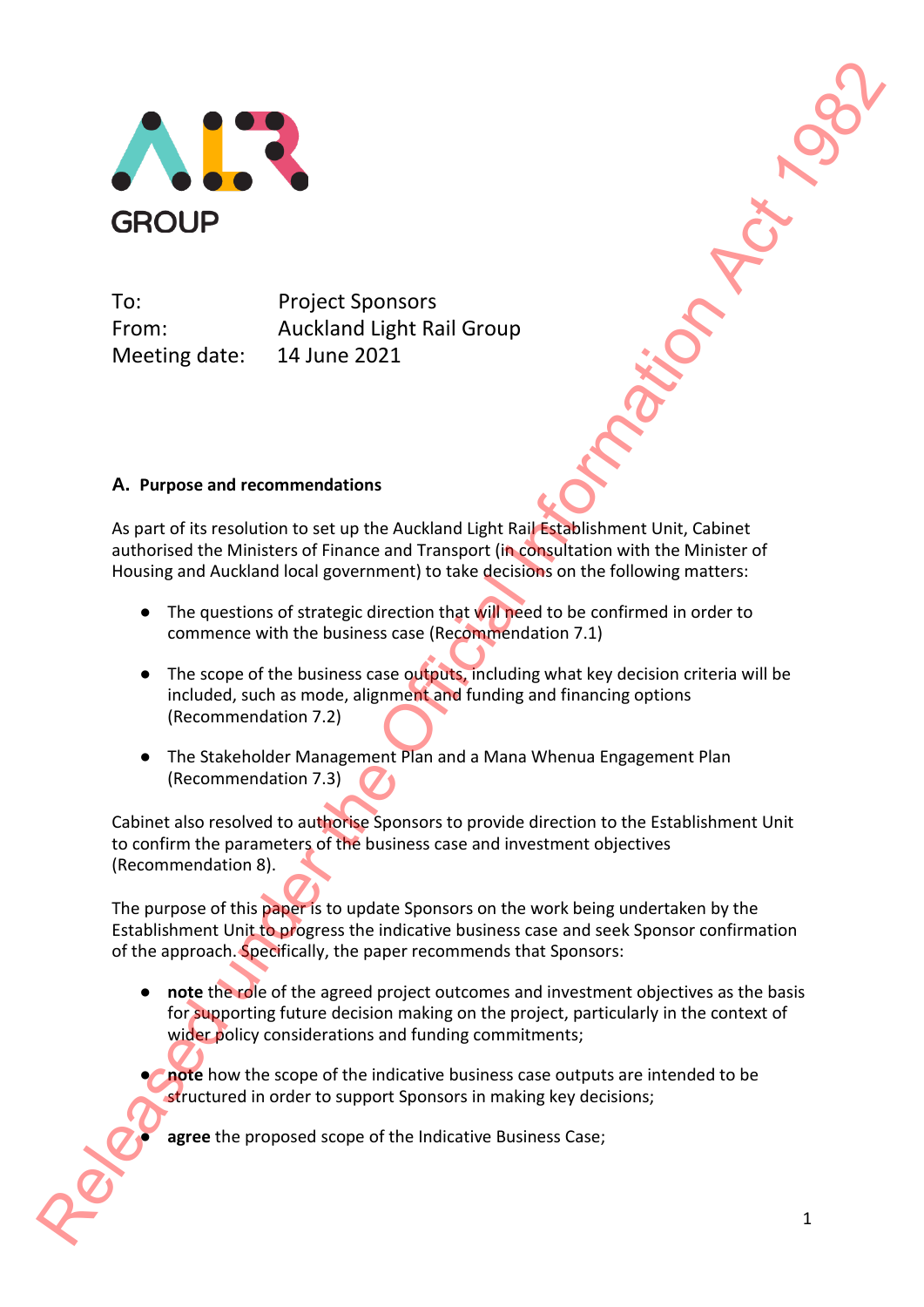- **agree** how the strategic questions will be addressed through the indicative business case process; and
- **Endorse** the Stakeholder Management Plan and the Mana Whenua Engagement Plan.

### **B. The Establishment Unit has commenced work on the Indicative Business Case and stakeholder engagement and mana whenua plan**

Following Cabinet direction, the Establishment Unit has been set up comprising members from Waka Kotahi, Auckland Council, Auckland Transport, Kāinga Ora and the Ministry of Transport. The Establishment Board has also been set up comprising representatives from Auckland Council, Auckland Council elected members and local boards, Auckland Transport, Waka Kotahi, Kāinga Ora and the Ministry of Transport, with representatives from the Treasury and Te Waihanga as observers. A mana whenua representative is in the process of being appointed. e agree how the state<br>plots and the distinction will be additioned through the indicative business.<br>
E. The Establishment Unit has commenced work on the Indicative Business Channel Plan and the Mana Whenus Engagement and m

To date, the focus has been on establishing the multi-agency team, undertaking business case scoping work, and developing stakeholder and mana whenua engagement plans. The Business case scoping work has involved developing the scope and outputs, including the development of investment objectives and associated key performance indicators (KPIs) to assess different options through the business case process.

# **C. Clear outcomes and investment objectives will help provide structure to assess and compare different options**

# *Project outcomes*

The agreed outcomes for CC2M, developed in early 2019 by ATAP and set out in the Cabinet paper are:

- 1. **Access and Integration -** Improved access to opportunities through enhancing Auckland's Rapid Transit Network and integration with the current and future transport network
- 2. **Environment** Optimised environmental quality and embedded sustainable practice
- 3. **Experience** A high quality service that is attractive to users and highly patronised
- 4. **Urban and Community** Enabling of quality integrated urban communities, especially around Māngere, Onehunga and Mt Roskill

**Value for money** has also been explicitly added as an outcome per the Cabinet paper.

The project outcomes reflect the opportunity that the project presents to deliver positive and intergenerational benefits for Auckland and its communities, and to help address nationally significant challenges.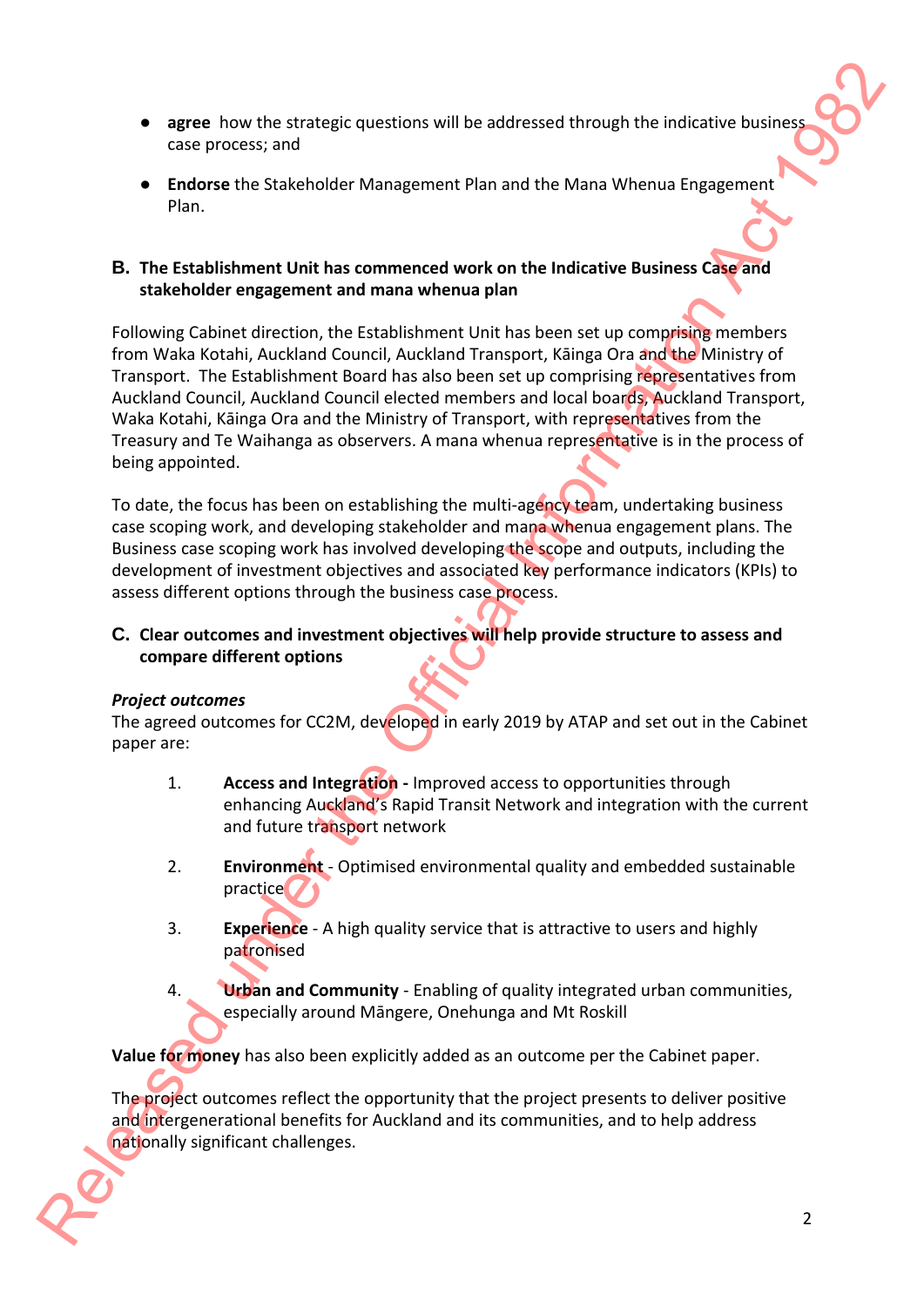The outcomes are not distinct from each other but create reciprocal benefits. For example, increased access (through rapid transit investment) makes areas more attractive to current and prospective residents, and allows medium and high density development to occur in more places (resulting in higher patronage on the proposed line). This supports a mode shift away from single-occupancy vehicles and an urban form that is denser and better connected, supporting active travel and emissions reduction. The putrones are not distinct from each titler but croste reciprocal benefits. For example incomends access through rand transit investigation (and the Official Information Act 1982) and the Official Information Act 1982 a

There are however trade-offs that will need to be considered that relate to all of the outcomes, and the business case will need to provide information to support choices on how best to deliver against these outcomes.

These choices will not only relate to questions around mode and alignment, but also the extent of associated urban development that can be enabled by the project. There are further decisions to be made around the role of central and local government in delivering some of this associated growth. Amongst other things, these trade-offs will need to consider levels of acceptable risk, appetite to amend existing frameworks, funding choices and the timing of benefits realisation relative to investment.

Sponsors will need to consider how options fit within a wider context of central and local government policy objectives and funding commitments, including (but not limited to):

- The Government's housing objectives as agreed by Cabinet, including create a housing and urban land market that credibly responds to population growth and changing housing preferences, that is competitive and affordable for renters and homeowners, and is well-planned and well-regulated [CAB-21-MIN-0045 refers];
- The commitments being made within the Government's Emissions Reduction Plan, currently being developed in response to the Climate Commission's recommendations;
- The delivery of the Te Tāruke-ā-Tāwhiri: Auckland's Climate Plan;
- Policy initiatives to enable and support Auckland's growth, through the implementation of the National Policy Statement on Urban Development, the delivery of the Auckland Housing Programme, and the reforms to the Resource Management system;
- The ATAP 2021-31 investment package, which includes the Auckland NZUP projects, as well as strategic projects
- The development of a long-term Rapid Transit Plan for Auckland; and
- Three Waters reform.

The project outcomes are designed to endure throughout the project. They will guide the development of the business case, to provide a consistent basis to navigate key strategic issues, trade-offs and co-benefits.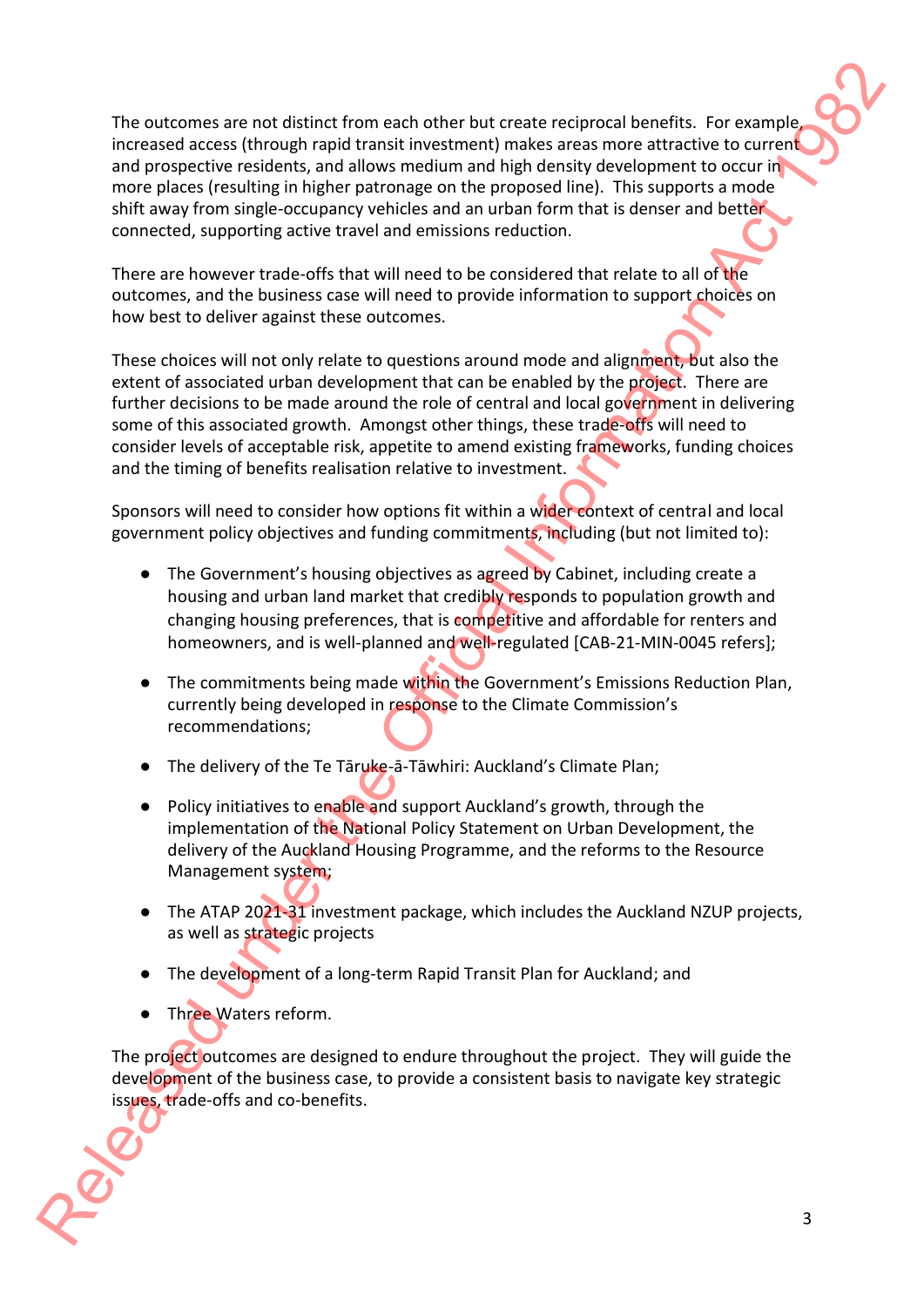#### *Investment objectives*

Beyond the broader set of outcomes, investment objectives have been developed specifically to guide the development of the business case. Alongside a set of KPIs, these investment objectives will provide a structure to how the benefits of different mode and alignment options are assessed, in line with Treasury guidance.

An initial long list of options for mode and alignment will be refined to produce a short list. Each of the mode and alignment options on this short list will be appraised as part of a costbenefit analysis (CBA) against the Investment Objectives and KPIs agreed by the Establishment Unit.

The Investment Objectives that have been developed by the Establishment Unit are:

- 1. A rapid transit service that:
	- a. Is attractive, reliable, frequent, safe and equitable
	- b. Is integrated with the current and future active and public transport network
	- c. Improves access to employment, education and other opportunities.
- 2. A transport intervention that embeds sustainable practice and that reduces Auckland's carbon footprint.
- 3. Unlocks significant urban development potential, supporting a quality compact urban form and enabling integrated and healthy communities.

We request that the Sponsors **note** the role of project outcomes and investment objectives as the basis for supporting future decisions making on the project, alongside the wider policy context.

# **D. The indicative business case will present Sponsors with options on how best to progress the project. Additional advice may be provided outside of the business case process to support decision making.**

The Cabinet paper referenced the preparation of a business case to enable key choices to be made. This phase of the business case will most closely align to an Indicative Business Case (IBC), in line with the Treasury's Better Business Case guidance, the focus of which will be to provide information as to how the proposed investment fits within the strategic intentions (i.e. the CC2M outcomes, wider central government and Auckland Council objectives) and confirms the need and case for investment to support Ministers in making key decisions. Released and the broaden is the distinction of the broaden is the control of the Chinachiese Control of the Chinachiese Control of the Chinachiese Control of the Chinachiese Control of the Chinachiese Control of the China

The Indicative business case will cover:

a short list of options with a high level cost estimate, assessed against the project outcomes and assessment criteria. It is noted that the cost estimates will be in the order of magnitude only, in line with an IBC approach and the time available;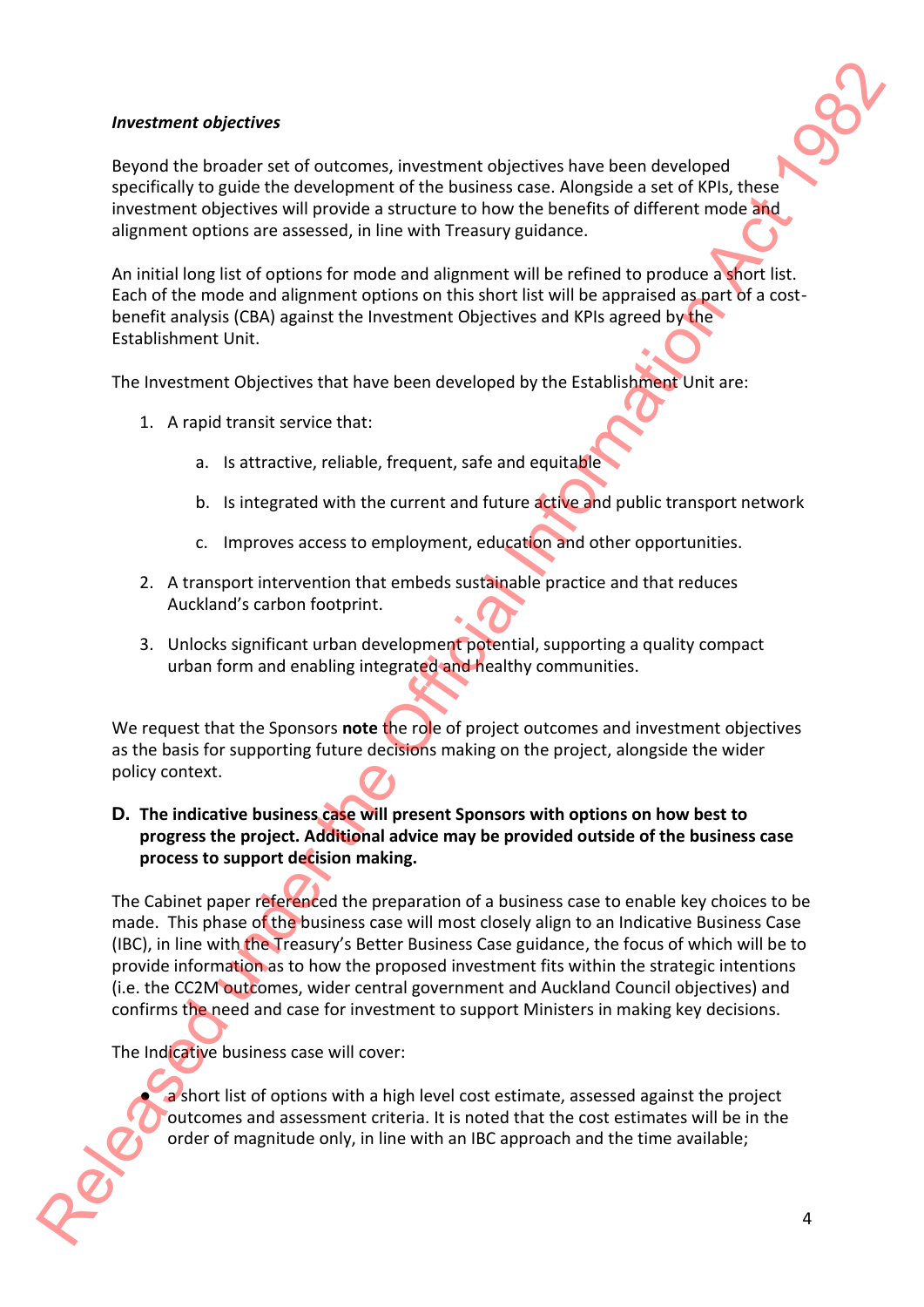- a recommendation of the preferred options in relation to route and mode. This recognises that an indicative-level business case does not provide the necessary level of detail on which to make firm investment decisions; that the strategic questions will need further consideration to enable a preferred route and mode to be assessed and; that many aspects of route and alignment will need further engagement with the public before a decision can be made; e a recommendation of the preferred coptions in relation to note and mode. This incompassion that an institutive intermediations can do note to the antical V-1982<br>
of the official Information Act 1982 (of the Official Info
	- Advice on the options and trade-offs for the delivery entity and governance frameworks, including a transition plan;
	- Advice on the options, trade-offs and supporting actions that may be required to facilitate growth in the corridor above that contemplated under existing planning frameworks;
	- Advice on the options for funding the core infrastructure and wider urban form activities, as well as how this relates to benefits and funding streams that may accrue to the project over time; and
	- Identification and recommendation of the next steps for the project, including the subsequent detailed business case work.

There may be additional advice provided to Ministers as part of the process (for example policy considerations) to support Ministers to make decisions.

We ask Sponsors to:

- **note** how the scope of the Indicative Business Case outputs are intended to be structured in order to support Sponsors in making key decisions; and
- **agree** the proposed scope of the Indicative Business Case.
- **E. The strategic questions will shape the final project and the decisions Sponsors will need to make. The scope of the work undertaken needs to be sufficiently broad to enable this advice to be provided.**

The Cabinet paper confirmed that in order to steer the project and confirm a preferred way forward, Sponsors will ultimately need to resolve a series of key questions. The strategic questions that were reflected in the Cabinet paper are:

- 1. What city shaping function should CC2M serve?
- 2. What level of commitment can be given to delivering on the urban development opportunities unlocked by CC2M?

What role should CC2M play in Auckland's wider rapid transit network?

What level of complexity are government and stakeholders prepared for?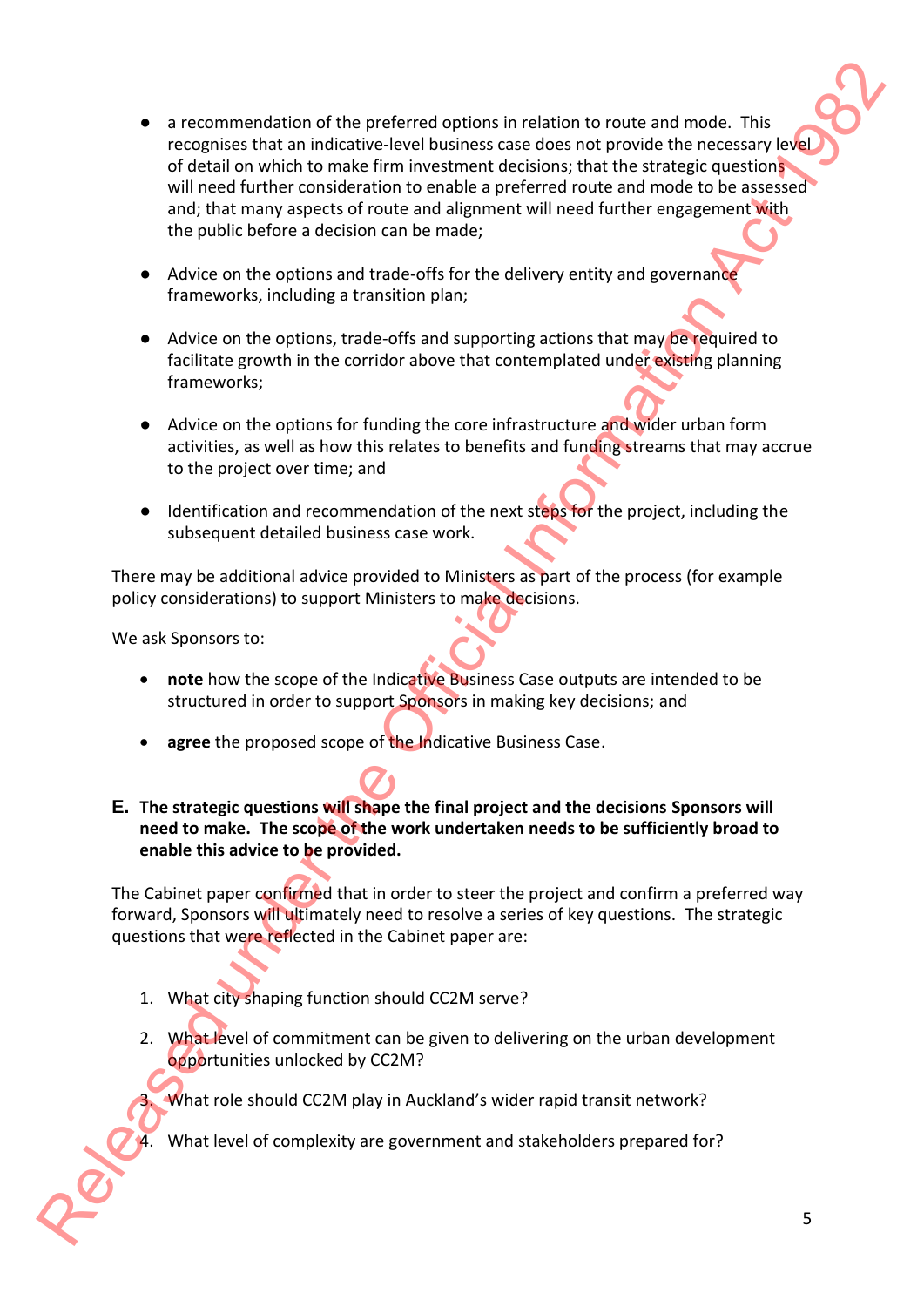The Cabinet paper sought guidance from Sponsors on these questions within the first six weeks of the Establishment Unit. It is recognised that to answer these questions, significant additional advice is required.

In order to inform the work and analysis undertaken to refine the options for the IBC, some level of guidance on appetite in relation to these strategic questions by Sponsors in the interim is important. This will provide greater focus as the business case is developed and ensure Sponsors' views are considered throughout the process. To provide this guidance, we have outlined below a proposed approach to ensure the advice covers areas of most importance to the Sponsors.

### **We ask Sponsors to note the scope considerations that will be explored to provide advice in relation to the strategic questions (detailed below) and agree the proposed approach.**

CC2M will have a range of transport and urban development benefits including improved access to jobs, education opportunities and housing supply.

Sponsors will be required to consider options for matters such as mode and alignment against the opportunities for investment to leverage housing and urban development. Sponsors will ultimately need to consider benefits of a scheme that is primarily oriented towards supporting planned growth and intensification along the CC2M corridor, against a scheme that enables much higher levels of growth focussed around a smaller number of higher density hubs.

The level of access that the scheme provides (by virtue of its capacity, alignment and level of integration with the wider transport network) will have a major impact on the scheme's 'city-shaping' nature, and the extent of housing and urban development that can be enabled. The nature of development will itself drive other outcomes, for example in relation to mode-shift and emissions reduction.

Key considerations and trade-offs to be considered in the IBC include:

*The scope of the land use policies in relation to urban form outcomes:* The IBC will include evidence regarding the extent of land use change that could be leveraged as a result of different investment options and how this could fully capitalise on the level of access and urban development potential the scheme provides (e.g. through changes to zoning and planning designations). Therefore, the IBC scope will include an assessment of benefits which would require a change to land use policies to realise.

*The scope of the project in facilitating and delivering urban development*: Beyond the capacity that could be enabled through investment and land use policy change, options will also be presented to Sponsors regarding the extent to which the project could have a role enabling, facilitating and/or actively assisting development along the corridor. This approach underpins not only the scope of and options for delivering the project, but also the trade-offs and optioneering considered and prioritised for the route and mode. There are significant opportunities for both value capture and private capital including a wider remit in the project scope; The Cabinet paper sought guidance from Sponsors on these equations within the first is seen when the Cabinet serves of the Cabinet serves of the Cabinet serves of the Cabinet serves of the Cabinet serves of the Cabinet se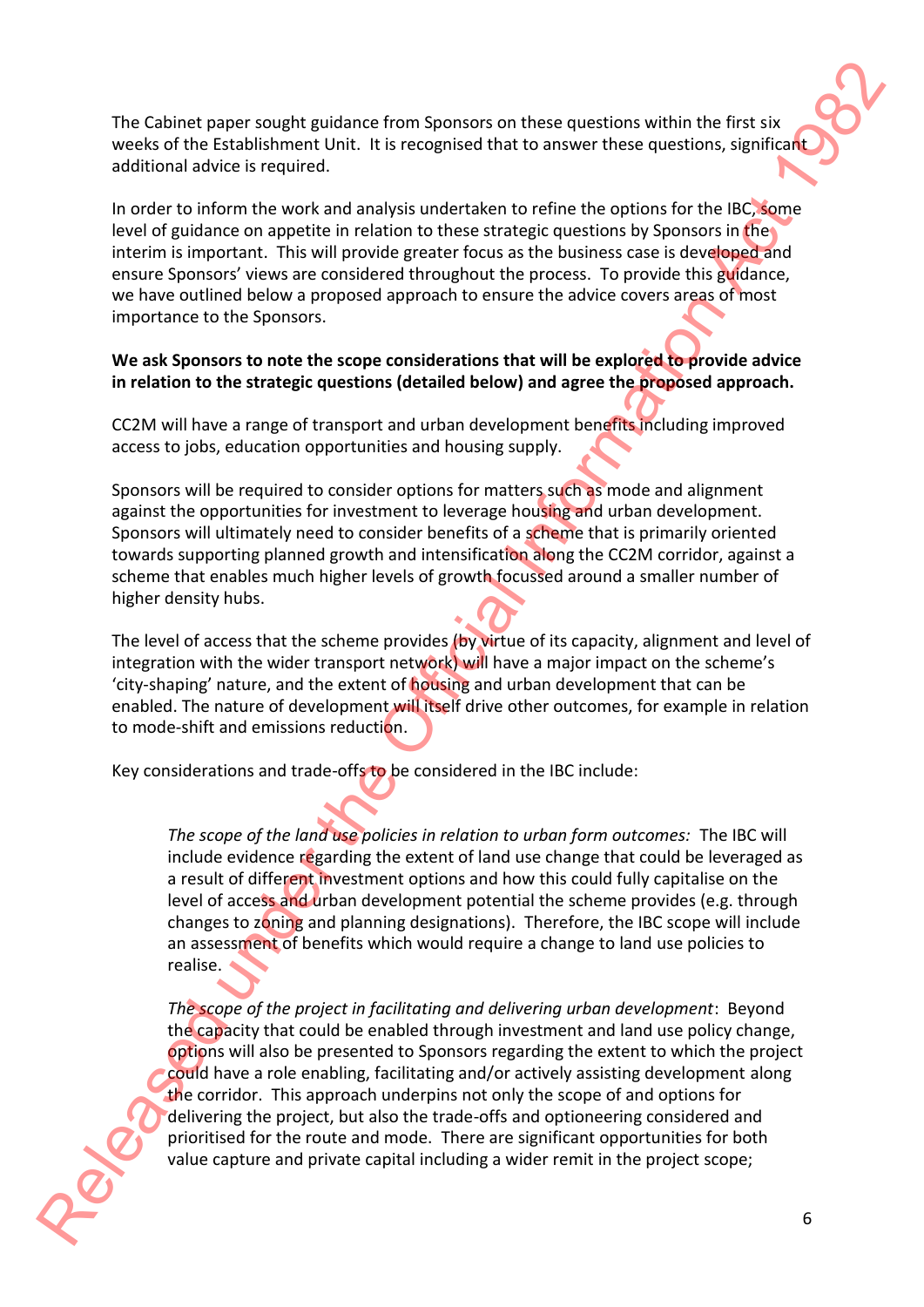equally this can add risk and complexity. Advice can be provided within the IBC on these risks and opportunities.

The IBC process will also involve exploring the functions and role of the Delivery Entity itself, and the role of agencies such as Panuku and Kāinga Ora, and the private sector in enabling, facilitating and /or assisting development along the corridor. The nature of any partnership arrangements between parties will also need to be considered.

*The Scope CC2M should play in Auckland's wider rapid transit network*: A key consideration will be the balance of emphasis being placed on meeting the current and future needs of the corridor and its communities (i.e. relieving congestion), as compared to improving access and integration across Auckland as part of a wider rapid transit network. This will also consider both integration with the current network as well as implications of, and on, the future network. The IBC will consider evidence of different options on patronage and capacity should CC2M be connected to potential future northern and north-western lines. Trade-offs to be considered include building a greater capacity line now or accepting that future lines may connect with but not extend the CC2M line (i.e. interchange). requality link can addrive and oppleristy. Advior can be provided within the BC-on<br>these risks and opportunities.<br>The EC process will also involve equivalently the factors and role of the Dietyco-<br>EC Carty lied, and the re

*The level of acceptable complexity and change:* The IBC will consider a range of options with differing levels of complexity and change required. These trade-offs include potential land use change and the impact on urban outcomes; social license and disruption considerations in determining route and mode; type and quantum of acceptable risk and legislative change and how this may interplay with greater control over a broader set of outcomes and / or duration and scope of the Delivery Entity.

### **F. We seek endorsement for the Stakeholder Management Plan and the Mana Whenua Engagement Plan (Annex 1 and annex 2).**

The overall objective of communications and engagement is to introduce the project to local communities and wider Auckland. The Establishment Unit will inform and position the project as a catalyst for improving communities as part of a growing Auckland.

The purpose of stakeholder engagement is to start the conversation and build new support from stakeholders who will play a role in advocating for the project. This will be achieved by engaging through community listening sessions, targeted workshops, local board/councillor workshops and online tools.

A partnership will be established with Mana Whenua to incorporate cultural values and opportunities, to be carried into the next phases of the project. The initial approach will be to engage with 15 Mana Whenua groups at a governance level, who have identified with customary interests across the project area. The project has an important role to play in finding opportunities to better respond to Mana Whenua aspirations while delivering light rail and urban renewal solutions.

A focus for the next six months is on starting to build social licence for the project by engaging with stakeholders and communities. However, there are significant time